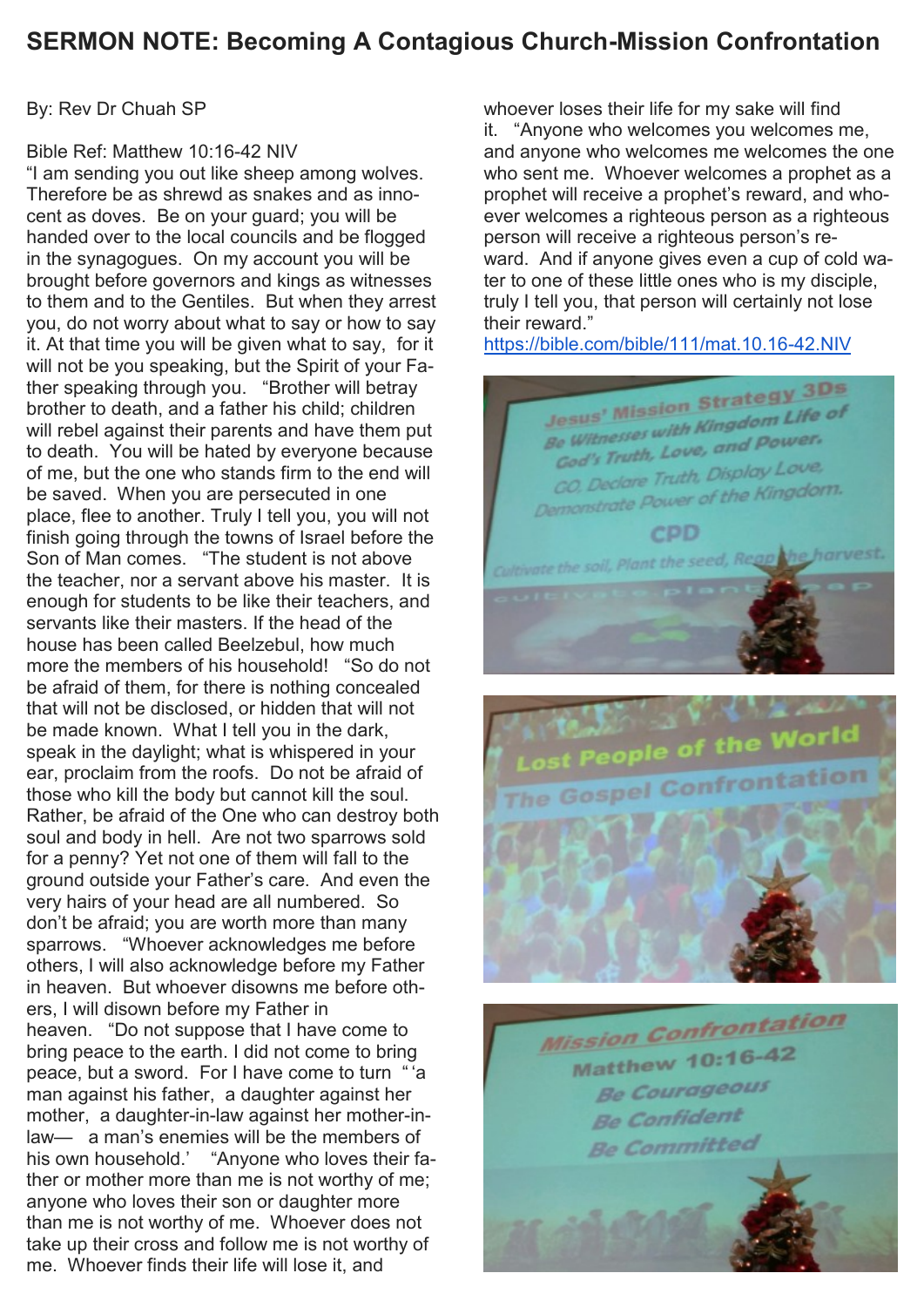### **Be Courageous**

'l am sending you out like sheep among wolves. Therefore be as shrewd as snakes and as innocent as doves.

Know who sent us!

Be wise and swift as serpents, Simple and sincer as doves. Tough-minded b tenderhearter

## Tough-minded but need tenderhearted.

# **Expect Confrontation**

<sup>17</sup> Be on your guard; you will be handed over to the local councils and be flogged in the synagogues.<sup>18</sup> On my account you will be brought before governors and kings as witnesses to them and to the Gentiles.



## **Expect Confrontation**

<sup>21</sup> 'Brother will betray brother to death, and a father his child; children will rebel against their parents and have them put to death.

**From the family** 

## **Be Confident**

<sup>19</sup> But when they arrest you, do not worry about what to say or how to say it. At that time you will be given what to say, <sup>20</sup> for it will not be you speaking, but the Spirit of your Father speaking through you.

Do not worry. God is with us.



# **The Master Himself** has faced such confrontations

<sup>24</sup> 'The student is not above the teacher, nor a servant above his master.<sup>25</sup> It is enough for students to be like their teachers, and servants like their masters. If the head of the house has been called Beelzebul, how much more the members of his household!



#### Do not be afraid

<sup>26</sup> 'So do not be afraid of them, for there is nothing concealed that will not be disclosed, or hidden that will not be made known. <sup>27</sup> What I tell you in the dark, speak in the daylight; what is whispered in your ear, proclaim from the roofs.

Live in the light. Proclaim the truth! God will bring everything to light

# Live in the Light and not hide in darkness of sins.

#### Do not be afraid

<sup>28</sup> Do not be afraid of those who kill the body but cannot kill the soul. Rather, be afraid of the One who can destroy both soul and body in hell.

> **Fear God not man! Only God holds the key** to our eternal future

# Do not be afraid

<sup>29</sup> Are not two sparrows sold for a penny? Yet not one of them will fall to the ground outside your Father's care. <sup>30</sup> And even the very hairs of your head are all numbered. 31 So don't be afraid; you are worth more than many sparrows.

**God Cares!** We are special and valuable His Providence is sufficient!